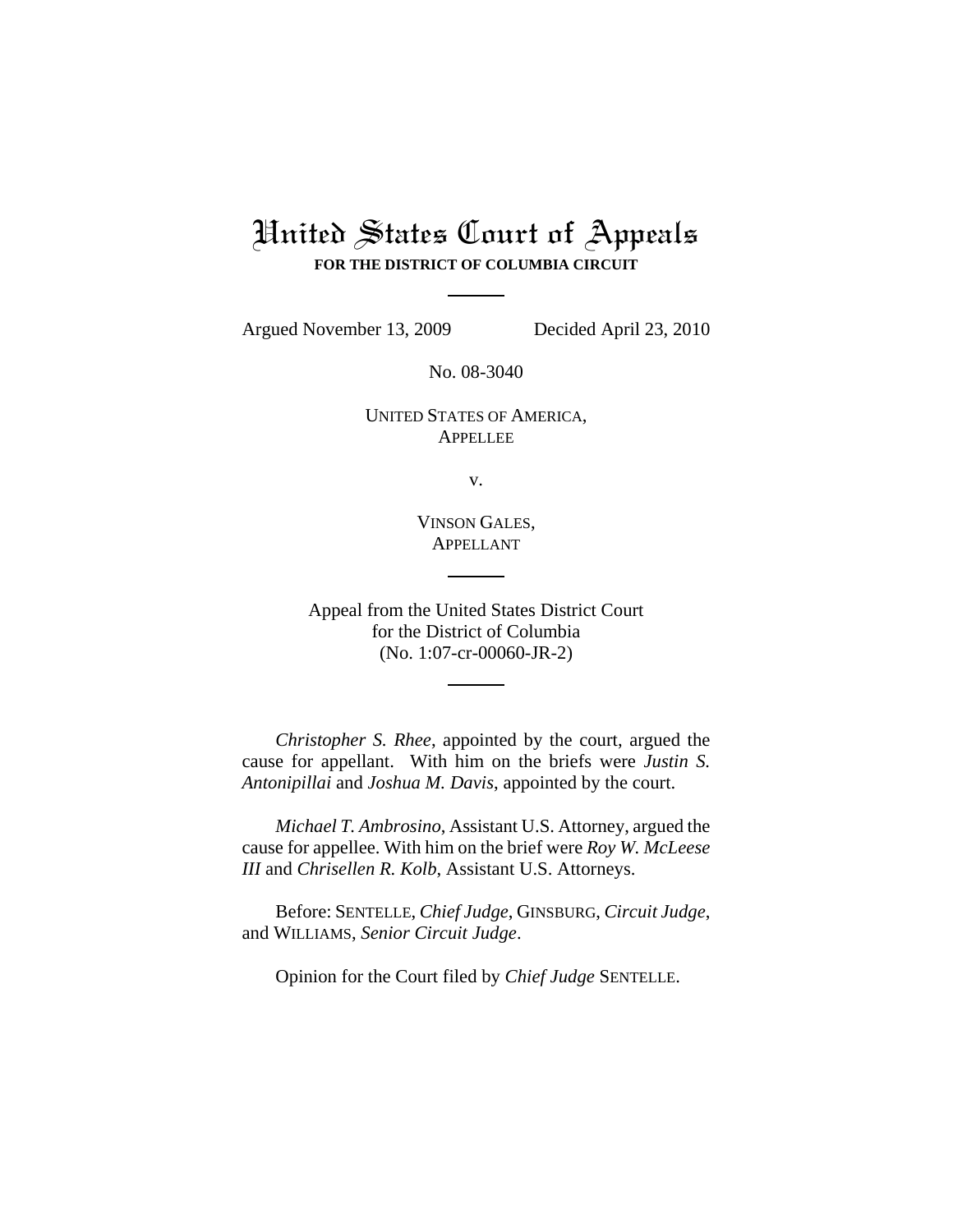SENTELLE, *Chief Judge*: Vinson Gales pled guilty to distribution of cocaine base and was sentenced to five years imprisonment, the mandatory minimum. He argues on appeal that the district court erred when it refused to sentence him to a lesser prison term under the so-called safety valve provision. Finding no error, we affirm.

## **Background**

Pursuant to a plea agreement, Gales pled guilty in the district court to unlawful possession with intent to distribute cocaine base in violation of 21 U.S.C. § 841(a)(1). After entering his plea but prior to sentencing, Gales attended a debriefing session with the government, at which time, according to Gales, he disclosed to the government all of the information he had concerning the charged offense. During the debriefing Gales gave to the government a description of his drug supplier, whom he admitted he had known for over ten years, since childhood. At a sentencing hearing a few months later the district court judge correctly held that a conviction for the amount of cocaine base specified in the plea agreement, five grams, carries a mandatory minimum sentence of five years, *see* 21 U.S.C. § 841(b)(1)(B)(iii). The judge further stated, however, that Gales was apparently eligible for the safety valve provision, *see* U.S. Sentencing Guidelines at Section 5C1.2, 18 U.S.C. § 3553(f), because during his debriefing he had disclosed to the Government what he knew about the charged offense. The safety valve provision permits the district court to impose a sentence below the mandatory minimum if, *inter alia*, the defendant prior to sentencing truthfully discloses to the government all information in the defendant's possession concerning the charged offense. The judge stated that pursuant to the safety valve provision Gales' Sentencing Guidelines range would be 46 to 57 months instead of the five year mandatory minimum. The judge then asked the prosecutor if he had any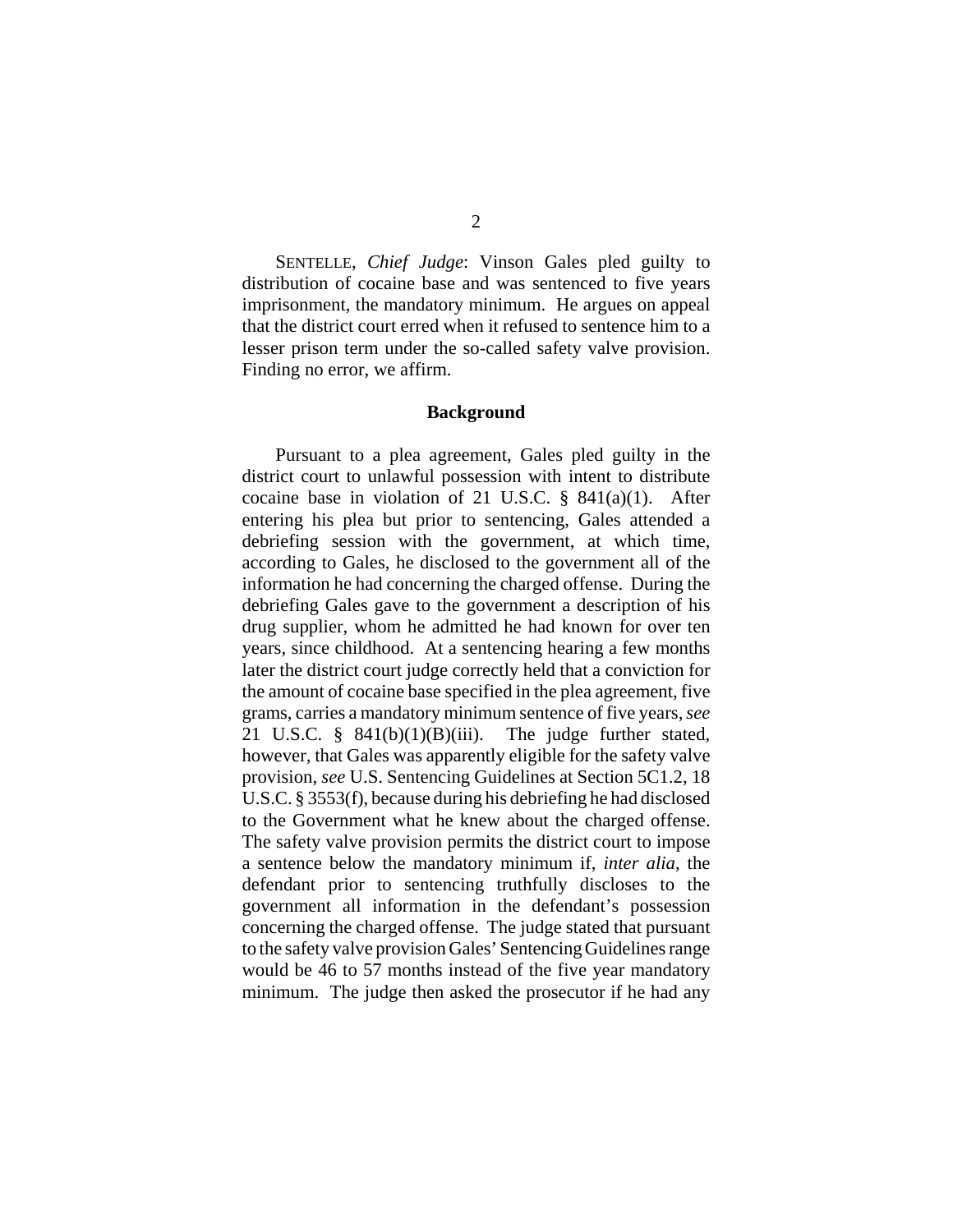comments, at which point the prosecutor stated that contrary to the judge's impression, the government did not believe that Gales had been fully forthcoming with respect to the charged offense and the government therefore did not consider Gales to be safety valve eligible. In particular, the prosecutor related that at Gales' debriefing Gales gave untruthful information concerning the person who supplied him with the cocaine base, *e.g.*, Gales stated that he only knew his supplier's first name, but no last name, and no address. After Gales' attorney stated that she disagreed with the prosecutor's assessment of the information given to the government by Gales, the judge opined that he was not sure, as a matter of law, who it is that decides what is truthful and what is not truthful when the safety valve provision is under consideration. The court then scheduled a full hearing on the safety valve issue.

At the safety valve hearing the judge began by reviewing the positions of the parties. Gales asserted that he was entitled to be sentenced pursuant to the safety valve provision because he had told the government everything he knew concerning the charged offense. The government contended that Gales had not been truthful about his drug source. The judge then stated that under the case law Gales had the burden of establishing that he had truthfully provided to the government everything he knew about the charged offense, but the judge also stated that he was not sure how Gales would sustain the burden of proving that he had not lied about how much he knew. Each of the parties then put forth proffers. The prosecutor reiterated his position that Gales had given to the government only minimal information concerning his drug supplier, *e.g.*, only a one-word name, no last name, no telephone number, and no address; the prosecutor opined that, considering the length of time Gales had known his supplier, on its face Gales' story did not make sense. Gales' attorney then proffered that Gales had been truthful and had told the government all he knew concerning the charged offense. At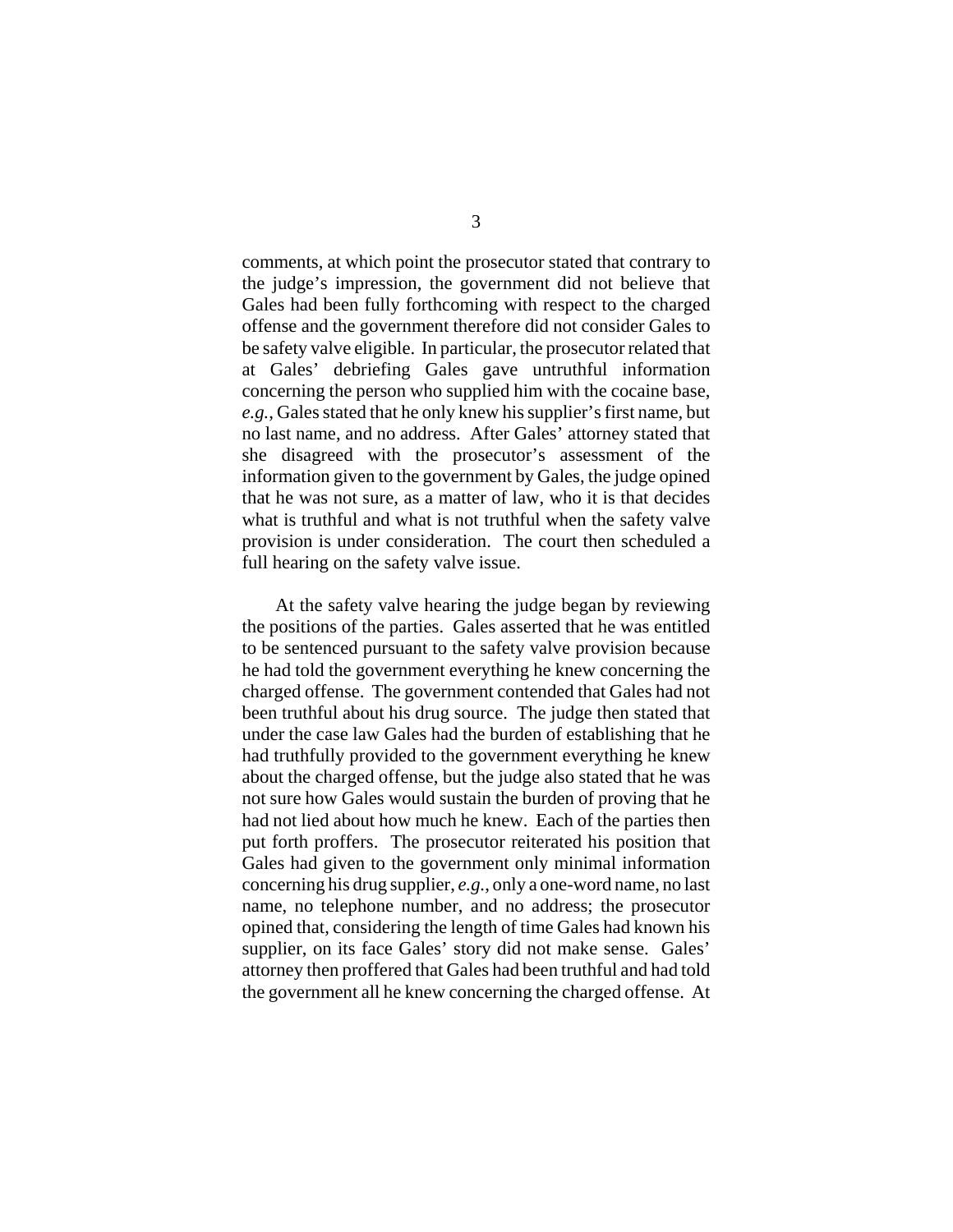the close of the safety valve hearing the judge concluded that he could not sentence Gales pursuant to the safety valve provision because Gales had not truthfully provided to the government all information he had concerning the charged offense, noting in particular that Gales stated he knew his supplier only by a oneword name, no last name, no telephone number, and no address. At a subsequent sentencing hearing, the judge again stated that he would not sentence Gales pursuant to the safety valve provision, finding that it was not credible that Gales could not remember the name of his supplier or where he lived. In passing, the judge questioned the practicality of putting the safety valve credibility decision on the trial judge, particularly in a situation where, as here, the only evidence put forth was a proffer by each of the parties. The judge then sentenced Gales to the five year mandatory minimum.

In a subsequent memorandum opinion, *United States v. Gales*, 560 F.Supp. 2d 27 (D.D.C. 2008), the court further explained its reasons for not sentencing Gales pursuant to the safety valve provision. The opinion reiterated that the judge had found Gales' story implausible in that he "doubted that Gales would have done regular business with a person about whom he had such little information." 560 F.Supp. 2d at 28. The court held that under the case law the defendant has the burden of proof "to establish, by a preponderance of the evidence, that he is entitled to safety valve relief." *Id.* (quoting *United States v. Mathis*, 216 F.3d 18, 29 (D.C. Cir. 2000)). In most safety valve cases, the court further noted, the defendant at a debriefing relates to the government what he or she knows concerning the charged offense, the government is satisfied, and the safety valve is applied. But the judge stated that in cases like Gales', when the government believes that the defendant is withholding information or misstating facts, then under this circuit's precedents the burden of proof shifts to the defendant. 560 F.Supp. 2d at 28-29 (citing *Mathis*, 216 F.3d at 29). The court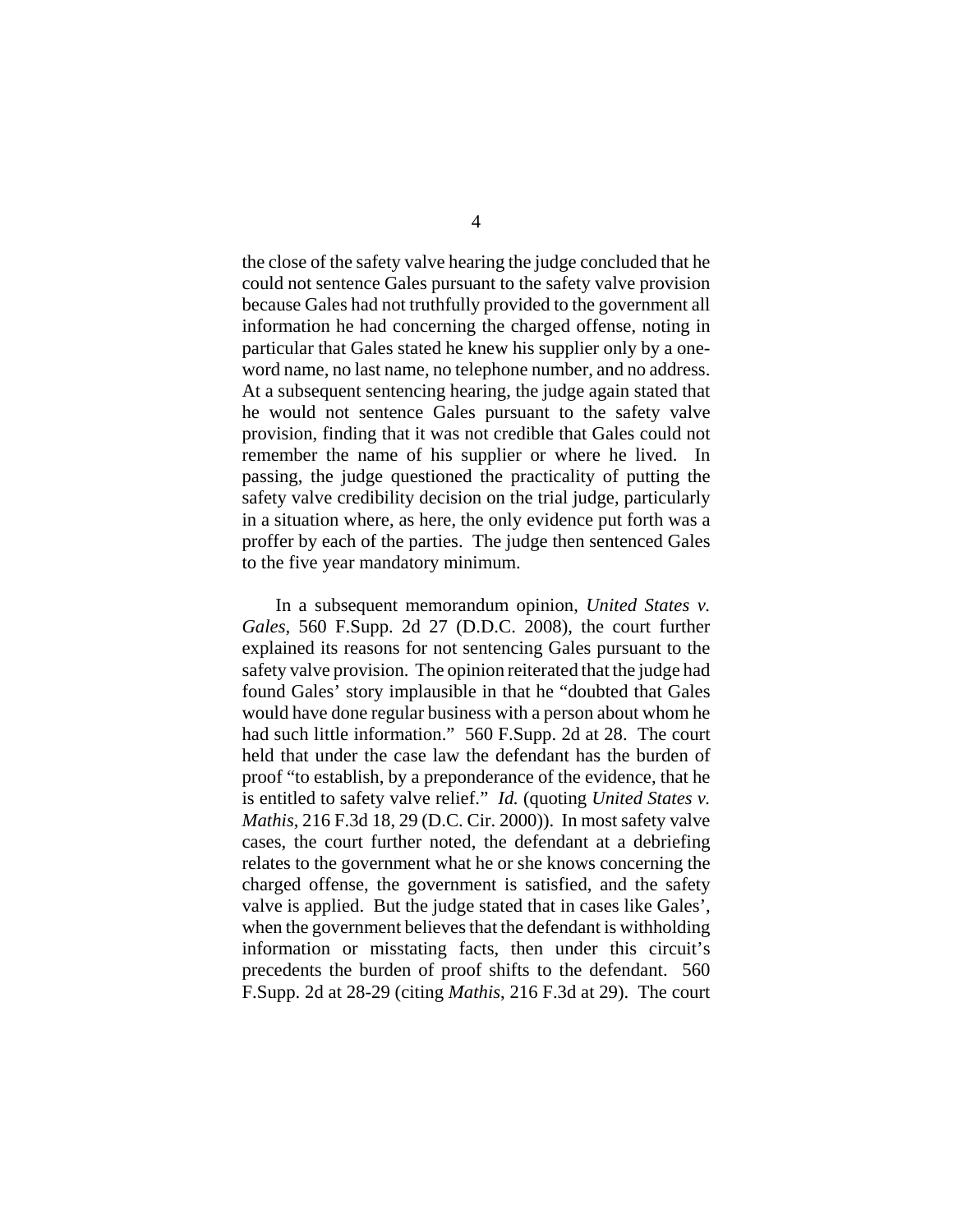ruled that the defendant had not carried that burden and was therefore not eligible for sentencing under the safety valve provision.

Gales appeals the district court's refusal to sentence him pursuant to the safety valve provision, requesting that we vacate his sentence and remand his case for resentencing.

### **Discussion**

The safety valve provision, 18 U.S.C. § 3553(f), incorporated into the United States Sentencing Guidelines (U.S.S.G.) at § 5C1.2, permits a district court to impose a sentence below the statutory minimum if, *inter alia*, the defendant discloses to the government all information in the defendant's possession concerning the offense of conviction. Prior to enactment of the safety valve provision, "defendants convicted of certain drug crimes could receive a sentence below the statutory minimum only on the Government's motion to depart downward based on a defendant's substantial assistance to the authorities. *See* 18 U.S.C. § 3553(e); U.S.S.G. § 5K1.1." *United States v. Shrestha*, 86 F.3d 935, 938 (9th Cir. 1996). Congress enacted the safety valve provision in order to provide similar sentencing relief to lower level offenders who were willing to cooperate with the government but did not possess information of substantial assistance. *Id.*

Section 5C1.2 sets forth five criteria for invocation of the safety valve provision. The first four criteria, not at issue here, require that the defendant be a nonviolent offender who played a minor role in the offense. The fifth criterion requires that:

> not later than the time of the sentencing hearing, the defendant has truthfully provided to the Government all information and evidence the defendant has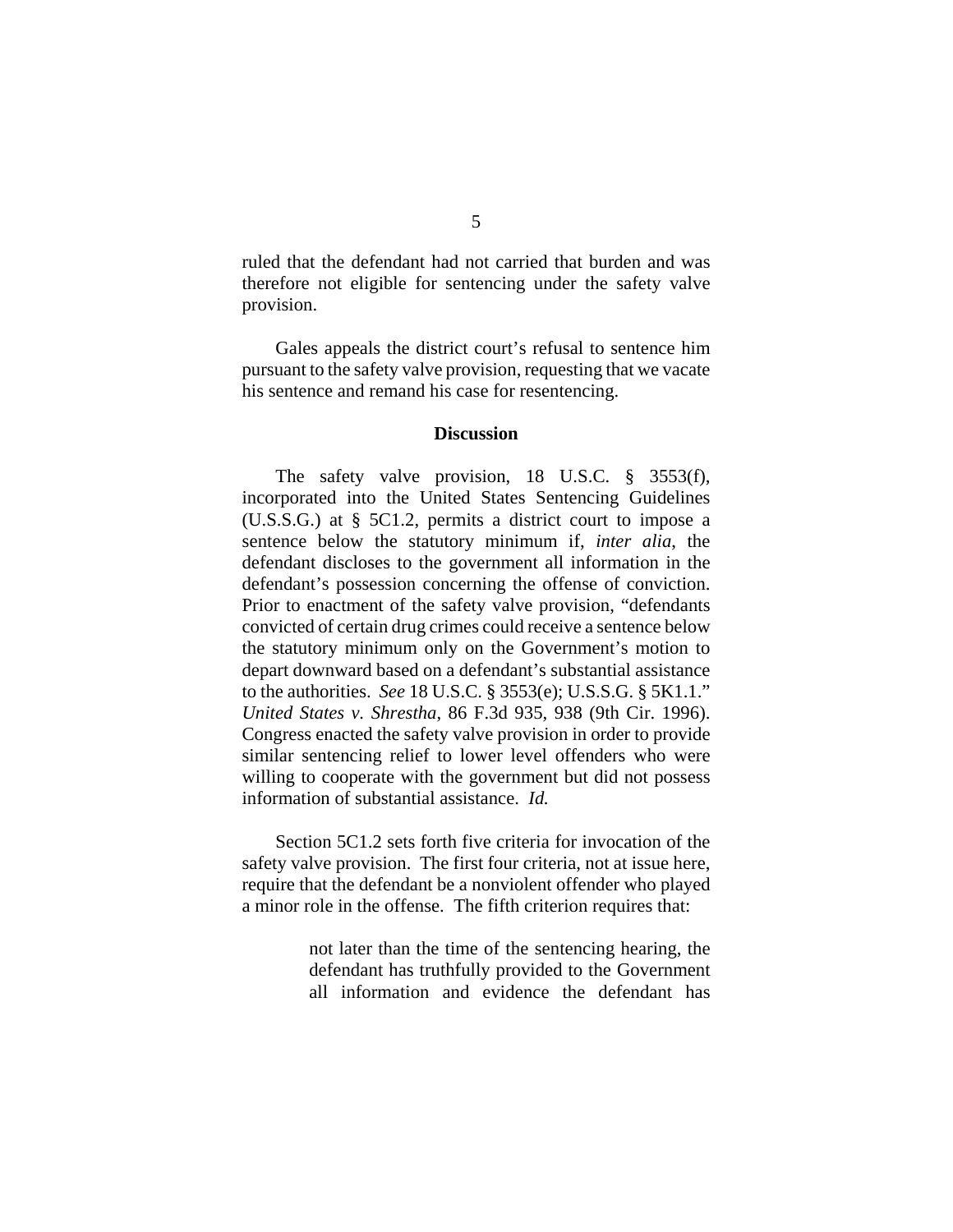concerning the offense or offenses that were part of the same course of conduct or of a common scheme or plan, but the fact that the defendant has no relevant or useful other information to provide or that the Government is already aware of the information shall not preclude a determination by the court that the defendant has complied with this requirement.

#### U.S.S.G. § 5C1.2(a)(5); 18 U.S.C. § 3553(f)(5).

In *United States v. Alvarado-Rivera*, 412 F.3d 942, 947 (8th Cir. 2005), the Eighth Circuit noted that pursuant to the safety valve "it is the district court which is to determine at sentencing whether the requirements for the benefit have been met, including whether a defendant has furnished truthful information." And this Circuit has previously held that the defendant "bears the burden to establish by a preponderance of the evidence that he is entitled to safety valve relief." *Mathis*, 216 F.3d at 29. *See also United States v. Stephenson*, 452 F.3d 1173, 1179 (10th Cir. 2006) (concluding that "[t]he defendant bears the burden of proving by a preponderance of the evidence that he is entitled to safety-valve adjustment"); *United States v. Montanez*, 82 F.3d 520, 523 (1st Cir. 1996) ("[I]t is up to the defendant to persuade the district court that he has 'truthfully provided' the required information and evidence to the government."). We review factual findings of the district court made under the safety valve provision, including credibility determinations, under the clearly erroneous standard. *In re Sealed Case*, 105 F.3d 1460, 1462 (D.C. Cir. 1997).

Gales puts forth two main arguments on appeal: first, he contends that the district court incorrectly applied the burden of proof to him under the safety valve provision; and second, he claims that the district court erred when it concluded that Gales' story concerning his drug supplier was not credible. We address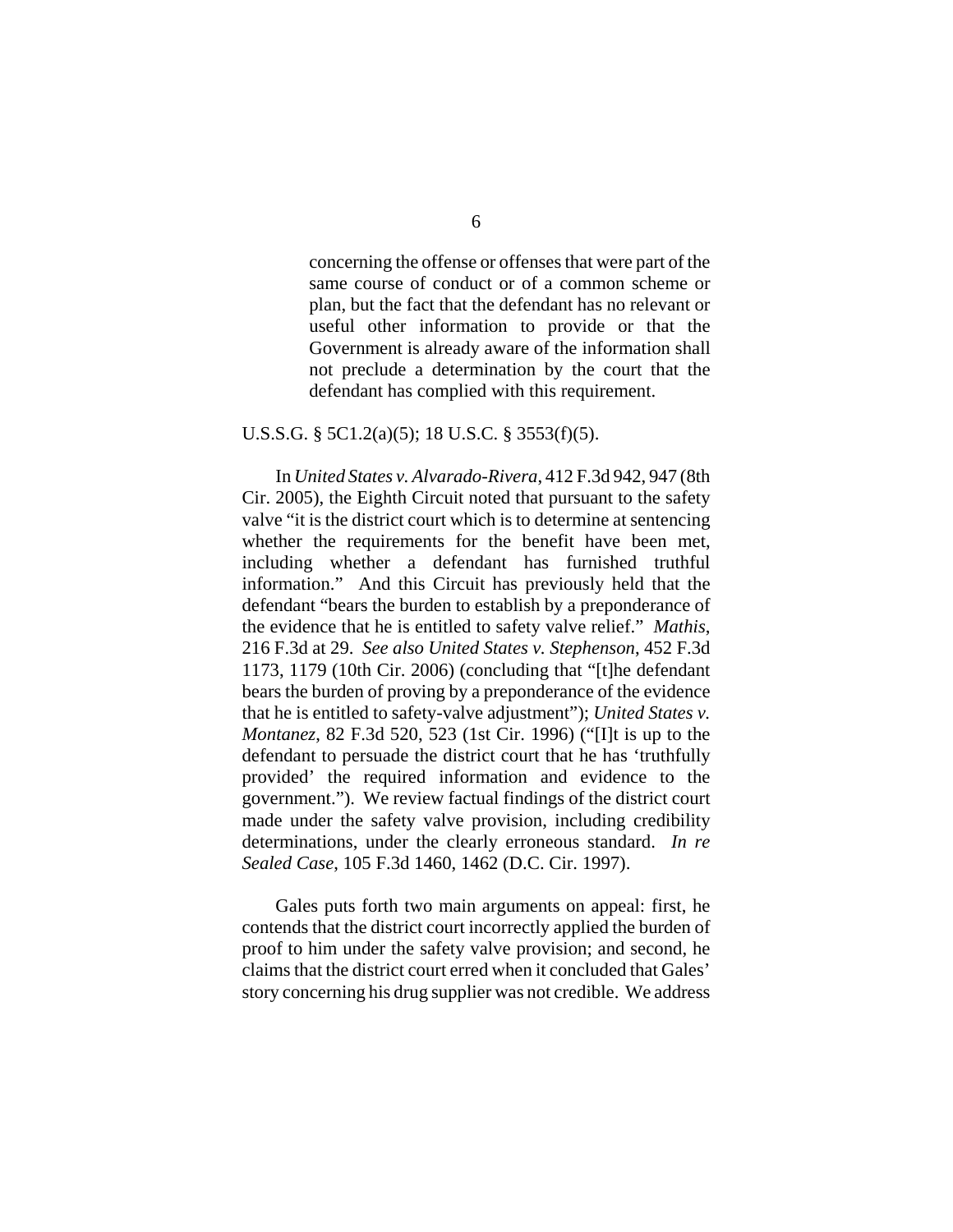these arguments in reverse.

Gales argues that the district court's determination that his description of his drug supplier was not credible on its face is not supported by the record. He contends that for more than 45 minutes during his debriefing he provided the government with detailed information about his supplier and that the government offered no testimony, other evidence, or proffer to contradict any of his account. In support of his argument, Gales cites *Jackson v. United States*, 353 F.2d 862 (D.C. Cir. 1965), for the proposition that in order for the district court to find that information from a witness is inherently incredible, "that information must 'contain[] internal contradictions and [be] contrary to human experience.'" Appellant's Brief at 17 (quoting *Jackson*, 353 F.2d at 867 (alterations in the brief)). That is not, however, what the *Jackson* case held. The quoted language stated the reason for the court's holding that a particular witness's testimony should have been discredited in that particular case. Neither *Jackson* nor any other case from our circuit establishes as mandatory the criteria for which appellant contends. The *Jackson* panel did, however, opine helpfully that "[i]n some cases . . . testimony[] will simply be too weak and too incredible, under the circumstances, to accept." 353 F.2d at 867.

Citing *United States v. Jones*, 913 F.2d 1552, 1559 n.7 (11th Cir. 1990), Gales contends that to justify its finding the district court would have had to conclude that his account of his drug supplier was "unbelievable on its face" or "'so contrary to the teachings of human experience' that no rational person could believe it." *Id.* Like the *Jackson* court, the *Jones* court was reciting, not the test that a district judge must employ in determining credibility, but the standards that a court of appeals was employing—or in that case finding inapplicable—in reviewing the credibility determinations of a district court.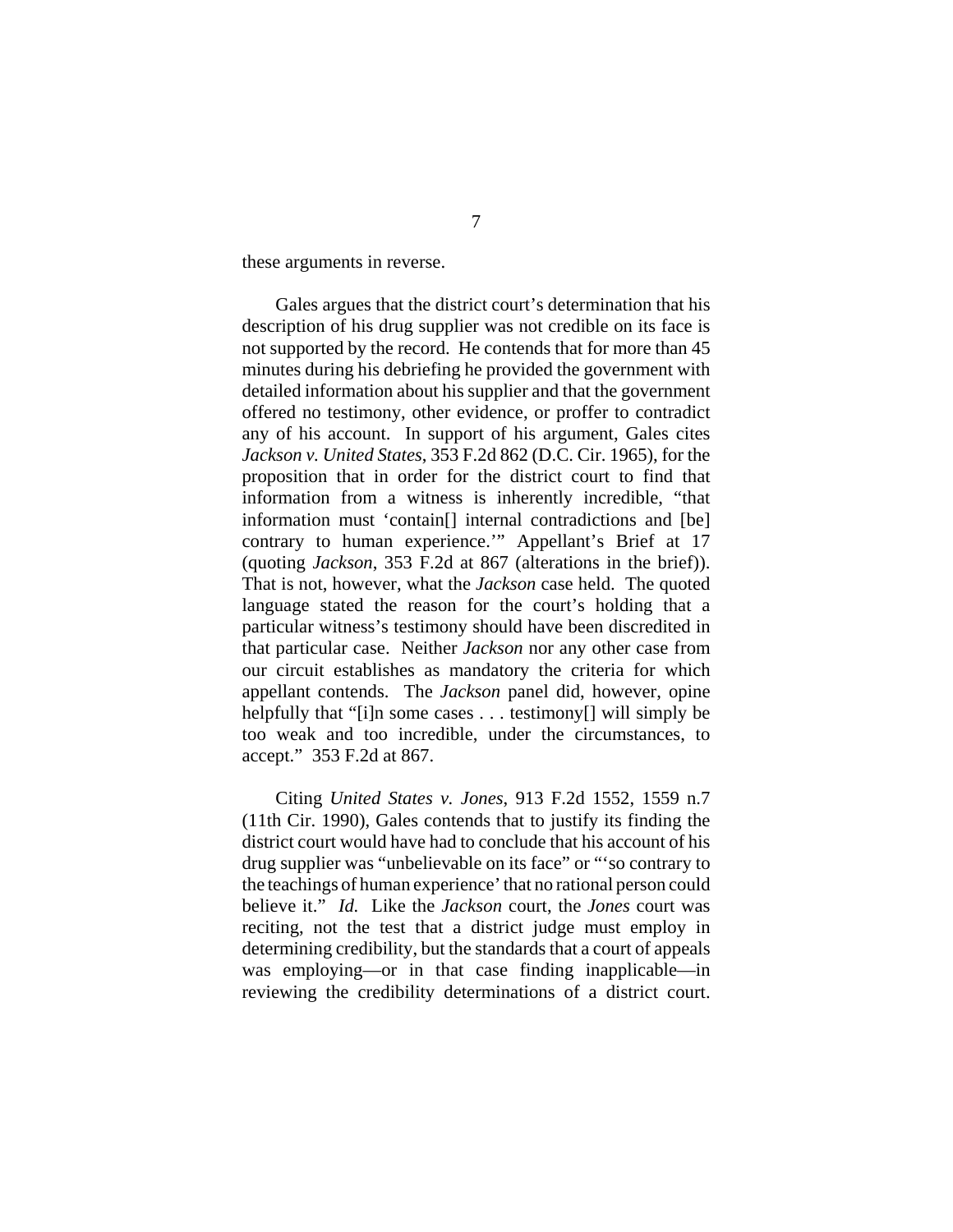Therefore, even if the *Jones* case were a binding holding of this circuit, it would not compel us to find clear error by the district court. We do, however, find a decision of the First Circuit helpful in our analysis.

In *United States v. Montanez*, 82 F.3d 520 (1st Cir. 1996), the defendant, like Gales, pled guilty to charges of drug distribution. He argued that he had fulfilled the requirements of the safety valve provision because he had sent to the government a letter purporting to contain information concerning the drug sales. The government, however, claimed that the letter was insufficient, pointing out various omissions, including who supplied the defendant with the drugs. In affirming the district court's denial of relief under the safety valve, the First Circuit stated that the government was "perfectly free to point out the suspicious omissions at sentencing, and the district court [was] entitled to make a common sense judgment." 82 F.3d at 523. So too here. Although Gales is correct that the government did not offer any hard evidence of its own contradicting Gales' account, the government did argue to the district court that Gales' inability to identify more concretely his supplier was simply not credible. The district court, in turn, was entitled to consider the government's point and make reasonable inferences from the evidence. "[N]othing prevents a district court from deciding that it is unpersuaded of full disclosure." *Montanez*, 82 F.3d at 523. The district court did not clearly err in thinking it highly unlikely that Gales did not have any further information on the identity of his steady supplier, whom he claimed to have known for ten years, beyond the vague description given to the government. We think it evident that the district court did not commit clear error in denying him the safety valve adjustment. *See United States v. Stephenson*, 452 F.3d 1173, 1181 (10th Cir. 2006).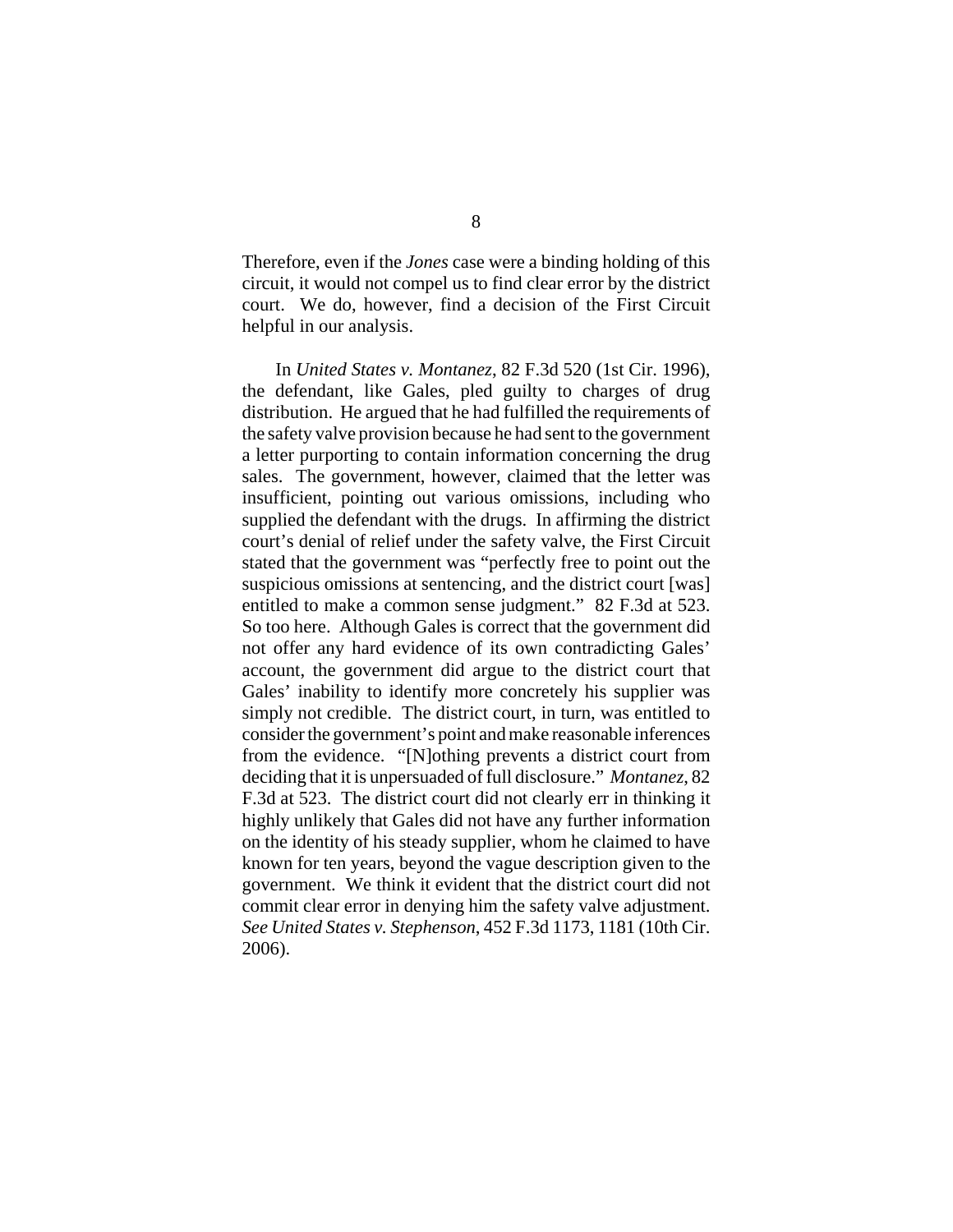Having disposed of Gales' credibility argument, we next address his argument that the district court incorrectly applied the burden of proof to him under the safety valve provision. Gales contends that the district court "misunderstood and misapplied" the burden of proof under the safety valve provision, claiming that after the government expressed its doubts to the district court about Gales' story concerning his drug supplier, the district court shifted the burden of proof to Gales to prove that he had not lied. Gales argues that such an "impossibly high burden" is not imposed by the law. Instead he claims that once he made a credible showing that his story was truthful and complete, it was the government's burden to present evidence showing otherwise. In support of this claim Gales cites *United States v. Miranda-Santiago*, 96 F.3d 517 (1st Cir. 1996), in which the First Circuit held that where a defendant has credibly demonstrated that she has provided the government with all the information she was reasonably expected to possess, in order to defeat that demonstration, the government must come forward with some sound reason to suggest otherwise. 96 F.3d at 529 n. 25. The First Circuit's holding, while not binding upon us, seems sensible but inapplicable. As the First Circuit stated, "[b]y this analysis, we do not suggest any change in the defendant's ultimate burden of proof under U.S.S.G. § 5C1.2." That circuit only opined that where the defendant has made such a credible demonstration, the government then has some burden of going forward. As the district court in this case found that the defendant's proffer was not credible, even if we were to follow the First Circuit, the *Miranda-Santiago* rationale would not permit us to find clear error.

Gales also looks for support in *United States v. Shrestha*, 86 F.3d 935 (9th Cir. 1996). In that case, the government appealed from a district court decision applying a safety valve reduction. The district court had held that the defendant had provided to the Government the name of his drug source but the Government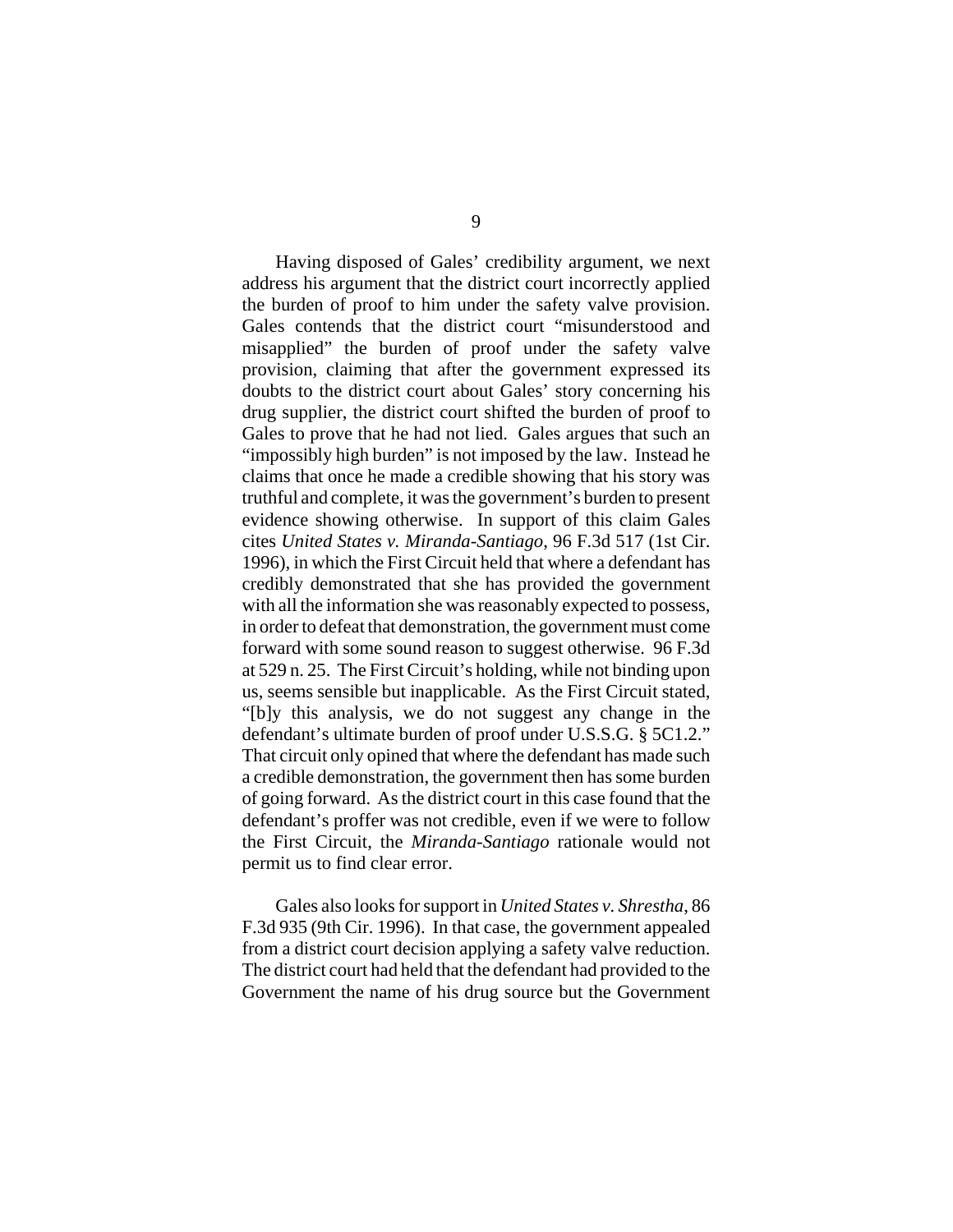argued that the defendant had perjured himself during trial and was therefore automatically disqualified from safety valve eligibility. The Ninth Circuit held that the district court had not erred: as the defendant had provided the government with complete information by the time of the sentencing hearing, as the safety valve provision requires, the defendant was safetyvalve eligible. 86 F.3d at 940. Again, *Shrestha* does not support Gales' argument. Like the First Circuit, the Ninth Circuit opined that "[t]he initial burden is incontestably on the defendant to demonstrate by a preponderance of the evidence that he is eligible for the reduction. Once he has made this showing, however, it falls to the Government to show that the information he has supplied is untrue or incomplete." *Id.* at 940 (citation omitted). We need not determine whether we agree with the Ninth Circuit as to the second step it sets forth (assuming that the second quoted sentence is speaking of a sequential step). As we stated above, Gales has not met the first step. As Gales failed to carry his burden of establishing by a preponderance of the evidence that he was entitled to safety valve relief, *Mathis*, 216 F.3d at 29, we conclude that there was no incorrect application by the district court of the burden of proof to the defendant.

Finally, Gales contends that when the district court stated that the way the safety valve works is for Gales to give the government "the answer they want," the court was giving the government the same discretion it has pursuant to the Sentencing Guidelines' substantial assistance provision, U.S.S.G. § 5K1.1. That is, the district court was allowing the government to prevent him from receiving relief under the safety valve. According to Gales, this was not Congress' intent. As noted above, pursuant to § 5K1.1, a departure from the guidelines is allowed if the government has filed a motion with the court stating that the defendant has provided substantial assistance in its investigation of the underlying offense. In